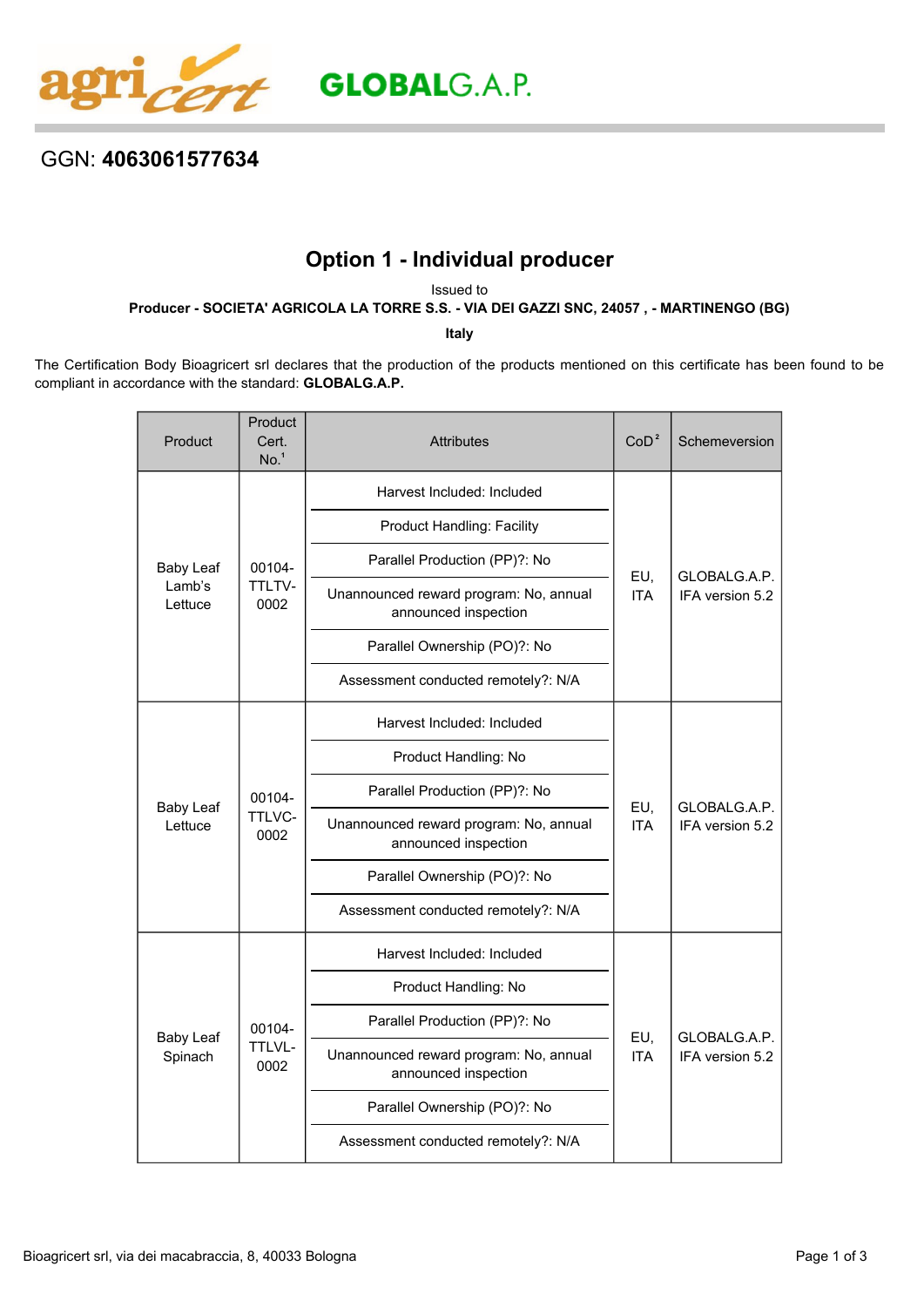| Product                           | Product<br>Cert.<br>No. <sup>1</sup> | <b>Attributes</b>                                              | CoD <sup>2</sup>  | Schemeversion                   |
|-----------------------------------|--------------------------------------|----------------------------------------------------------------|-------------------|---------------------------------|
| Corn Salad /<br>Lamb's<br>Lettuce | 00104-<br>TTLTC-<br>0002             | Harvest Included: Included                                     | EU,<br><b>ITA</b> | GLOBALG.A.P.<br>IFA version 5.2 |
|                                   |                                      | Product Handling: No                                           |                   |                                 |
|                                   |                                      | Parallel Production (PP)?: No                                  |                   |                                 |
|                                   |                                      | Unannounced reward program: No, annual<br>announced inspection |                   |                                 |
|                                   |                                      | Parallel Ownership (PO)?: No                                   |                   |                                 |
|                                   |                                      | Assessment conducted remotely?: N/A                            |                   |                                 |
| <b>Edible Leaves</b>              | 00104-<br>TTLXC-<br>0002             | Harvest Included: Included                                     | EU,<br><b>ITA</b> | GLOBALG.A.P.<br>IFA version 5.2 |
|                                   |                                      | Product Handling: No                                           |                   |                                 |
|                                   |                                      | Parallel Production (PP)?: No                                  |                   |                                 |
|                                   |                                      | Unannounced reward program: No, annual<br>announced inspection |                   |                                 |
|                                   |                                      | Parallel Ownership (PO)?: No                                   |                   |                                 |
|                                   |                                      | Assessment conducted remotely?: N/A                            |                   |                                 |
| Lettuce                           | 00104-<br>TTLVV-<br>0002             | Harvest Included: Included                                     | EU,<br><b>ITA</b> | GLOBALG.A.P.<br>IFA version 5.2 |
|                                   |                                      | Product Handling: No                                           |                   |                                 |
|                                   |                                      | Parallel Production (PP)?: No                                  |                   |                                 |
|                                   |                                      | Unannounced reward program: No, annual<br>announced inspection |                   |                                 |
|                                   |                                      | Parallel Ownership (PO)?: No                                   |                   |                                 |
|                                   |                                      | Assessment conducted remotely?: N/A                            |                   |                                 |
| Spinach                           | 00104-<br>TTLVP-<br>0002             | Harvest Included: Included                                     | EU,<br><b>ITA</b> | GLOBALG.A.P.<br>IFA version 5.2 |
|                                   |                                      | Product Handling: No                                           |                   |                                 |
|                                   |                                      | Parallel Production (PP)?: No                                  |                   |                                 |
|                                   |                                      | Unannounced reward program: No, annual<br>announced inspection |                   |                                 |
|                                   |                                      | Parallel Ownership (PO)?: No                                   |                   |                                 |
|                                   |                                      | Assessment conducted remotely?: N/A                            |                   |                                 |

## **Online Certificate Validation Tool**

All listed information refers to the certificate of the producer and reflects current certification information in the database as of the log date. The current status of this certificate can be verified at **[https://database.globalgap.org/search](https://database.globalgap.org/globalgap/search/SearchMain.faces)**

- <sup>1</sup> GLOBALG.A.P. Product Certificate Number
- <sup>2</sup> Countries of Destination. The countries where the product is intended to be sold.